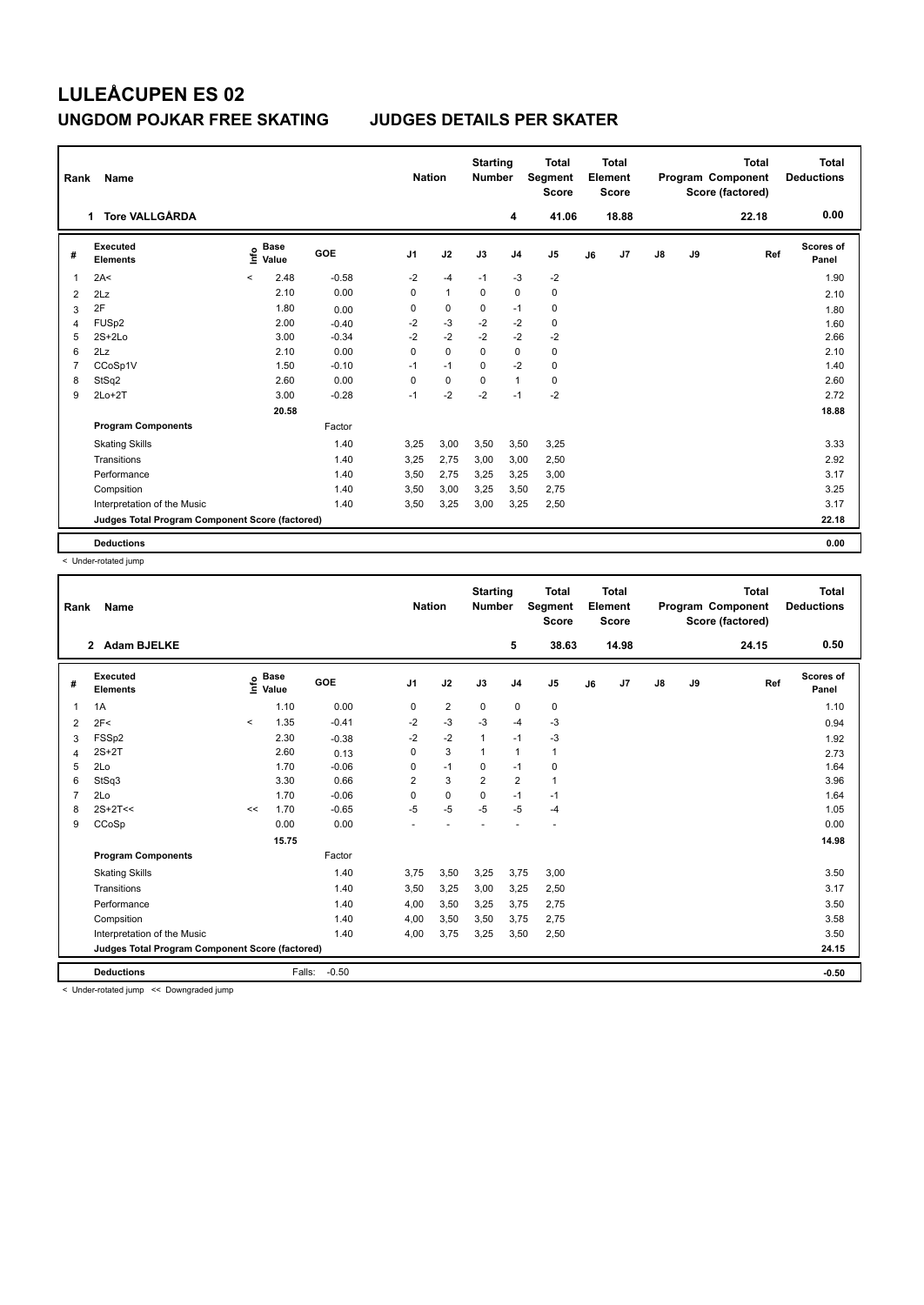# **LULEÅCUPEN ES 02 UNGDOM POJKAR FREE SKATING JUDGES DETAILS PER SKATER**

| Rank           | Name                                            |                                    |            |                | <b>Nation</b>  | <b>Starting</b><br><b>Number</b> |                | <b>Total</b><br>Segment<br>Score | <b>Total</b><br>Element<br><b>Score</b> |               |    | <b>Total</b><br>Program Component<br>Score (factored) | <b>Total</b><br><b>Deductions</b> |
|----------------|-------------------------------------------------|------------------------------------|------------|----------------|----------------|----------------------------------|----------------|----------------------------------|-----------------------------------------|---------------|----|-------------------------------------------------------|-----------------------------------|
|                | <b>Nikita TARAKANOV</b><br>3.                   |                                    |            |                |                |                                  | 3              | 33.35                            | 14.14                                   |               |    | 19.71                                                 | 0.50                              |
| #              | Executed<br><b>Elements</b>                     | <b>Base</b><br>$\frac{6}{5}$ Value | <b>GOE</b> | J <sub>1</sub> | J2             | J3                               | J <sub>4</sub> | J <sub>5</sub>                   | J7<br>J6                                | $\mathsf{J}8$ | J9 | Ref                                                   | Scores of<br>Panel                |
| 1              | 2F                                              | 1.80                               | $-0.06$    | 0              | $-1$           | 0                                | $-1$           | 0                                |                                         |               |    |                                                       | 1.74                              |
| $\overline{2}$ | 1A                                              | 1.10                               | 0.11       | 1              | $\mathbf{1}$   | $\Omega$                         | $\overline{1}$ | $\mathbf{1}$                     |                                         |               |    |                                                       | 1.21                              |
| 3              | 2Lz                                             | 2.10                               | $-0.63$    | $-2$           | $-3$           | $-3$                             | $-3$           | -3                               |                                         |               |    |                                                       | 1.47                              |
| 4              | FCSSp1                                          | 1.90                               | $-0.44$    | $-2$           | $-3$           | $-1$                             | $-2$           | $-3$                             |                                         |               |    |                                                       | 1.46                              |
| 5              | $2F+2T$                                         | 3.10                               | $-0.90$    | $-5$           | $-5$           | $-5$                             | $-5$           | $-5$                             |                                         |               |    |                                                       | 2.20                              |
| 6              | 2S                                              | 1.30                               | 0.00       | 0              | $\Omega$       | $\Omega$                         | $\mathbf 0$    | $\mathbf 0$                      |                                         |               |    |                                                       | 1.30                              |
| 7              | StSq1                                           | 1.80                               | $-0.24$    | $-1$           | $-3$           | $-1$                             | $-2$           | $-1$                             |                                         |               |    |                                                       | 1.56                              |
| 8              | 2T+1A+SEQ                                       | 1.92                               | $-0.22$    | $-1$           | $-2$           | $-1$                             | $-2$           | $-2$                             |                                         |               |    |                                                       | 1.70                              |
| 9              | CCoSp1V                                         | 1.50                               | 0.00       | 0              | $\overline{1}$ | $\Omega$                         | $-2$           | $\pmb{0}$                        |                                         |               |    |                                                       | 1.50                              |
|                |                                                 | 16.52                              |            |                |                |                                  |                |                                  |                                         |               |    |                                                       | 14.14                             |
|                | <b>Program Components</b>                       |                                    | Factor     |                |                |                                  |                |                                  |                                         |               |    |                                                       |                                   |
|                | <b>Skating Skills</b>                           |                                    | 1.40       | 3,25           | 2,25           | 3,00                             | 3,25           | 2,75                             |                                         |               |    |                                                       | 3.00                              |
|                | Transitions                                     |                                    | 1.40       | 3,00           | 2,75           | 2,50                             | 2,75           | 2,75                             |                                         |               |    |                                                       | 2.75                              |
|                | Performance                                     |                                    | 1.40       | 3,50           | 2,25           | 3,00                             | 3,00           | 2,50                             |                                         |               |    |                                                       | 2.83                              |
|                | Compsition                                      |                                    | 1.40       | 3,50           | 2,50           | 3,00                             | 3,00           | 2,50                             |                                         |               |    |                                                       | 2.83                              |
|                | Interpretation of the Music                     |                                    | 1.40       | 3,25           | 2,50           | 2,75                             | 2,75           | 2,25                             |                                         |               |    |                                                       | 2.67                              |
|                | Judges Total Program Component Score (factored) |                                    |            |                |                |                                  |                |                                  |                                         |               |    |                                                       | 19.71                             |
|                | <b>Deductions</b>                               | Falls:                             | $-0.50$    |                |                |                                  |                |                                  |                                         |               |    |                                                       | $-0.50$                           |
|                |                                                 |                                    |            |                |                |                                  |                |                                  |                                         |               |    |                                                       |                                   |
| Rank           | Name                                            |                                    |            |                | <b>Nation</b>  | <b>Starting</b><br><b>Number</b> |                | <b>Total</b><br>Segment<br>Score | <b>Total</b><br>Element<br><b>Score</b> |               |    | <b>Total</b><br>Program Component<br>Score (factored) | <b>Total</b><br><b>Deductions</b> |
|                | <b>Raoul SCHULTHEISS</b><br>4                   |                                    |            |                |                |                                  | $\mathbf{2}$   | 33.16                            | 14.28                                   |               |    | 19.38                                                 | 0.50                              |

| #              | Executed<br><b>Elements</b>                     |    | <b>Base</b><br>o Base<br>⊆ Value | <b>GOE</b> | J <sub>1</sub> | J2          | J3   | J <sub>4</sub> | J <sub>5</sub> | J6 | J7 | $\mathsf{J}8$ | J9 | Ref | <b>Scores of</b><br>Panel |
|----------------|-------------------------------------------------|----|----------------------------------|------------|----------------|-------------|------|----------------|----------------|----|----|---------------|----|-----|---------------------------|
| 1              | 1A                                              |    | 1.10                             | 0.00       | 0              | $\mathbf 0$ | 0    | 0              | 0              |    |    |               |    |     | 1.10                      |
| $\overline{2}$ | $2Lze+2T2$                                      | е  | 2.56                             | $-0.74$    | $-5$           | $-5$        | $-4$ | $-5$           | $-4$           |    |    |               |    |     | 1.82                      |
| 3              | FCSSp2                                          |    | 2.30                             | $-0.15$    | $-1$           | $\mathbf 0$ | $-1$ | $-2$           | 0              |    |    |               |    |     | 2.15                      |
| $\overline{4}$ | StSq1                                           |    | 1.80                             | $-0.12$    | $-1$           | $-3$        | 0    | $-1$           | 0              |    |    |               |    |     | 1.68                      |
| 5              | $2F<+2T<<$                                      | << | 1.75                             | $-0.63$    | $-5$           | $-5$        | $-4$ | $-5$           | $-4$           |    |    |               |    |     | 1.12                      |
| 6              | 2Lo                                             |    | 1.70                             | $-0.11$    | 0              | $-1$        | 0    | $-1$           | $-1$           |    |    |               |    |     | 1.59                      |
| $\overline{7}$ | 2Lze<                                           | e  | 1.26                             | $-0.63$    | $-5$           | $-5$        | $-5$ | $-5$           | $-5$           |    |    |               |    |     | 0.63                      |
| 8              | 2Lo                                             |    | 1.70                             | $-0.11$    | 0              | $-1$        | 0    | $-1$           | $-1$           |    |    |               |    |     | 1.59                      |
| 9              | CCoSp3                                          |    | 3.00                             | $-0.40$    | $-1$           | $-2$        | 0    | $-2$           | $-1$           |    |    |               |    |     | 2.60                      |
|                |                                                 |    | 17.17                            |            |                |             |      |                |                |    |    |               |    |     | 14.28                     |
|                | <b>Program Components</b>                       |    |                                  | Factor     |                |             |      |                |                |    |    |               |    |     |                           |
|                | <b>Skating Skills</b>                           |    |                                  | 1.40       | 3,25           | 2,50        | 3,25 | 3,25           | 2,50           |    |    |               |    |     | 3.00                      |
|                | Transitions                                     |    |                                  | 1.40       | 2,50           | 2,50        | 2,75 | 2,50           | 2,25           |    |    |               |    |     | 2.50                      |
|                | Performance                                     |    |                                  | 1.40       | 2,75           | 2,25        | 3,00 | 2,75           | 2,75           |    |    |               |    |     | 2.75                      |
|                | Compsition                                      |    |                                  | 1.40       | 3,00           | 3,00        | 3,00 | 2,75           | 2,50           |    |    |               |    |     | 2.92                      |
|                | Interpretation of the Music                     |    |                                  | 1.40       | 2,75           | 2,50        | 2,75 | 2,75           | 2,00           |    |    |               |    |     | 2.67                      |
|                | Judges Total Program Component Score (factored) |    |                                  |            |                |             |      |                |                |    |    |               |    |     | 19.38                     |
|                | <b>Deductions</b>                               |    | Falls:                           | $-0.50$    |                |             |      |                |                |    |    |               |    |     | $-0.50$                   |

< Under-rotated jump << Downgraded jump e Wrong edge